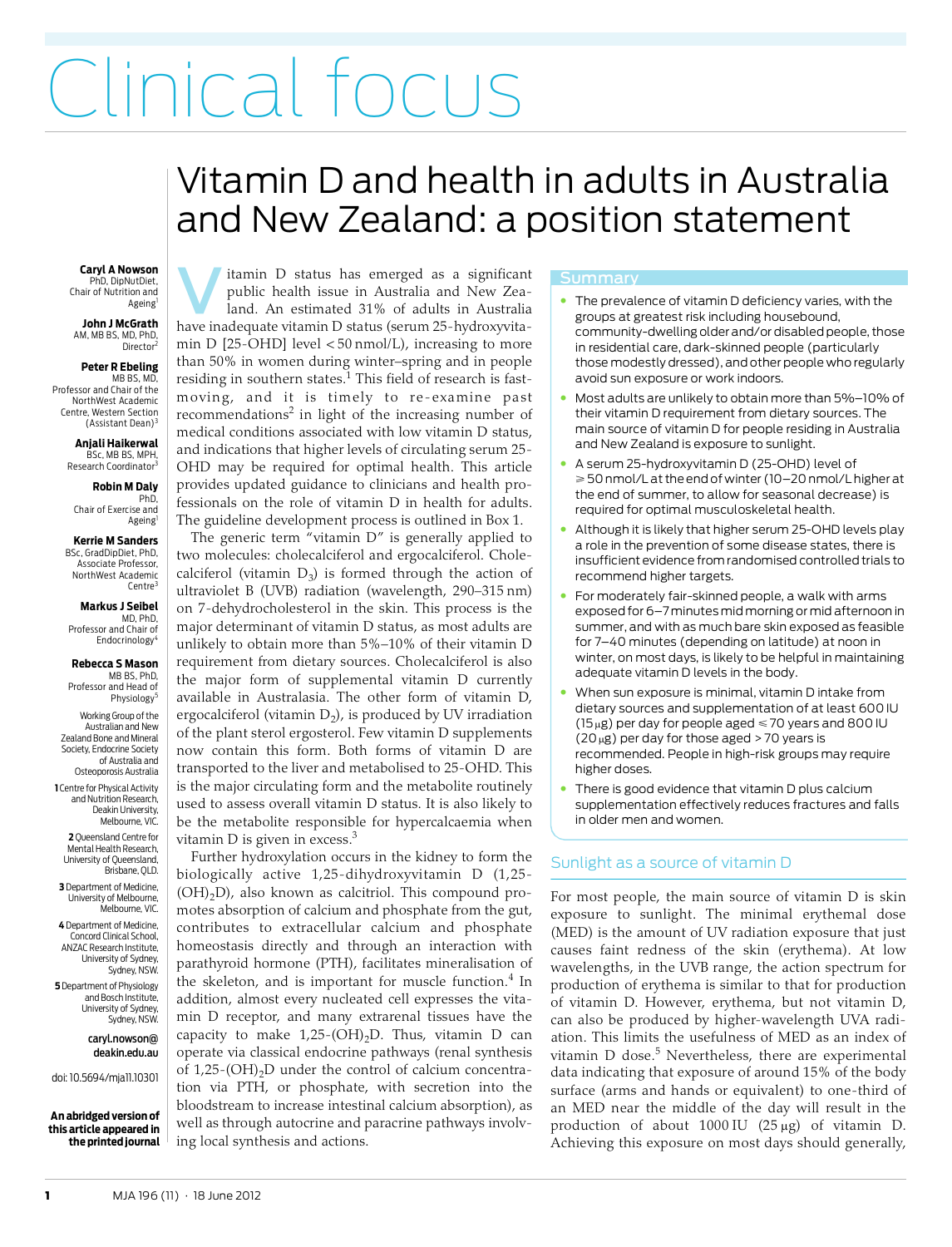#### <span id="page-1-0"></span>1 Position statement development process

This position statement was developed by a Working Group (joint Chairs, C N and R M) commissioned by the Australian and New Zealand Bone and Mineral Society (ANZBMS) and Osteoporosis Australia (OA). All members of the Working Group have published extensively in the field of vitamin D. Specific expertise includes: nutrition (C N, K S), brain (J M), endocrinology (P E, A H, R M), exercise (R D), measurement (M S) and sunlight exposure (RM).

The Working Group prepared an initial evidence-based draft statement that was circulated to senior colleagues in clinical bone research in Australia for comment. The statement was subsequently modified, and all members of the ANZBMS and Endocrine Society of Australia (ESA) were notified by email that a draft statement had been posted on the ANZBMS website for widespread comment and feedback. Suggested revisions were incorporated with consensus from the Working Group. The medical and scientific affairs committees of the ANZBMS, OA and ESA reviewed the final manuscript. This edited version of the full position statement has been reviewed by all members of the Working Group and senior representatives of ANZBMS, OA and ESA.

though not always, be sufficient to maintain vitamin D levels in the body.<sup>[5](#page-5-4),6</sup>

The amount of sun exposure required to produce onethird of an MED depends on several factors [\(Box 2\)](#page-1-1). Less vitamin D is synthesised in winter, particularly at latitudes further from the equator. There is minimal transmission of UVB radiation through normal window glass. Although sunscreens also markedly reduce transmission in the UVB range, these are often inadequately applied and may have little impact on vitamin D status.<sup>7</sup> Lack of any skin exposure to sunlight, through confinement indoors or from clothing, is a more common issue. Short UV radiation exposures (of a few minutes) may be more efficient at producing vitamin D, as prolonged exposure to UV radiation results in the production of sterols that have little effect on mineral metabolism.[4](#page-5-3)

For people with moderately fair skin, adequate vitamin D levels are likely to be maintained in summer by a walk outside with arms exposed for 6–7 minutes mid morning or mid afternoon, on most days. In winter the task is more difficult but, depending on latitude, walking outside at lunchtime for 7–40 minutes, with as much bare skin exposed as feasible, on most days, is likely to be helpful, although at very southern latitudes, relatively little vitamin D would be formed ([Box 2](#page-1-1)). $5$  Care needs to be taken by people in the far north of Australia where the UV intensity remains moderate to high throughout the year. Given the high incidence of skin cancer in Australasia, sunscreens and other UV radiation avoidance measures should be used if exposure is likely to be prolonged when the UV index is 3 or above and/or there is a risk of skin damage, even for people with vitamin D deficiency. Some people are at particularly high risk of skin cancer, including those with a past history of skin cancer and those who are immunosuppressed. Such people need more rigorous sun protection and should discuss with their medical practitioner whether supplements might be more appropriate than sun exposure to maintain vitamin D levels.

#### Groups at high risk of vitamin D deficiency

Adult groups at high risk of vitamin D deficiency are shown in [Box 3.](#page-2-0) Although older people are an at-risk group for developing vitamin D deficiency, because they have less substrate (7-dehydrocholesterol in the skin) and lower production rates of vitamin D from high levels of UV <span id="page-1-1"></span>2 Minutes of sun exposure needed for people with moderately fair skin to achieve about one-third of a minimal erythemal dose (MED)\*

|                              | Time of year and day                           |                       |
|------------------------------|------------------------------------------------|-----------------------|
| Region and city <sup>†</sup> | December-January,<br>10 am or 2 $pm^{\dagger}$ | July-August,<br>12 pm |
| Northern                     |                                                |                       |
| Cairns                       | $6 - 7$                                        | 7                     |
| Townsville                   | $5 - 7$                                        | 7                     |
| Central                      |                                                |                       |
| <b>Brisbane</b>              | $6 - 7$                                        | $\overline{1}$        |
| Perth                        | $5 - 6$                                        | 15                    |
| Southern                     |                                                |                       |
| Sydney                       | $6 - 8$                                        | 16                    |
| Adelaide                     | $5 - 7$                                        | 19                    |
| Melbourne                    | $6 - 8$                                        | 25                    |
| Hobart                       | $7 - 9$                                        | 29                    |
| New Zealand                  |                                                |                       |
| Auckland                     | $6 - 8$                                        | 24                    |
| Christchurch                 | $6 - 9$                                        | 40 <sup>6</sup>       |

\* Based on 1 MED = 200 J/m2 effective or 2 standard erythemal doses for people with type I or II (sensitive) skin. MED is not an index for vitamin D dose, except when there are high levels of ultraviolet B (UVB) radiation (see text). Times for people with highly pigmented skin would be 3–6 times longer.<sup>4,7</sup><br>† Data for Australian cities<sup>8</sup> use measured averages of MED/hour over the

2 months shown, for a minimum of 5 years during the period 1996–2003, except for Hobart, which is based on data from 1 year. Times for New Zealand are calculated from UV data averaged over a 2-year period between 2002 and 2004, provided by the National Institute of Water and Atmospheric Research. Current data are substantially unchanged from that period (Peter Gies, Senior Research Scientist, Non-Ionizing Section, Radiation Health Services Branch, Australian Radiation Protection and Nuclear Safety Agency, personal communication, Oct 2010). ‡ 11 am or 3 pm during daylight saving time.

§ At the latitude of Christchurch, very little vitamin D would form due to very small amounts of low-wavelength UVB radiation.<sup>5</sup>

radiation exposure, $^{13}$  $^{13}$  $^{13}$  they synthesise similar amounts of vitamin D as younger people at normal levels of UV radiation exposure.<sup>14</sup> A major reason for vitamin D deficiency in older people is limited sun exposure.[9](#page-5-8)

Vitamin D synthesis is reduced in those who have dark skin due to the presence of melanin, which absorbs UV radiation.<sup>[7](#page-5-5)</sup> People with dark skin are likely to need sun exposures 3–6 times longer than the times shown in [Box 2.](#page-1-1) Vitamin D synthesis is also reduced by clothing,<sup>[7](#page-5-5)[,15,](#page-5-9)16</sup> and people who wear covering clothing for cultural or religious reasons are an at-risk group. The sun avoidance behaviour of fair-skinned people increases their risk of vitamin D deficiency[.11](#page-5-11)[,17](#page-5-12) Reduced sun exposure is also likely to contribute to increased risk of vitamin D deficiency in people with chronic illness and those confined indoors. There is some evidence that sun exposure and vitamin D status may have separate roles in the development of disease.<sup>18</sup>

# Dietary sources of vitamin D

Vitamin  $D_3$  is found naturally in small quantities in a few foods, such as wild-caught fatty fish (eg, North Sea salmon, herring, mackerel). Liver, eggs and fortified foods such as margarine and some low-fat milk products also contain very small amounts of vitamin  $D_3$ . In Australia, there is one specially supplemented milk product with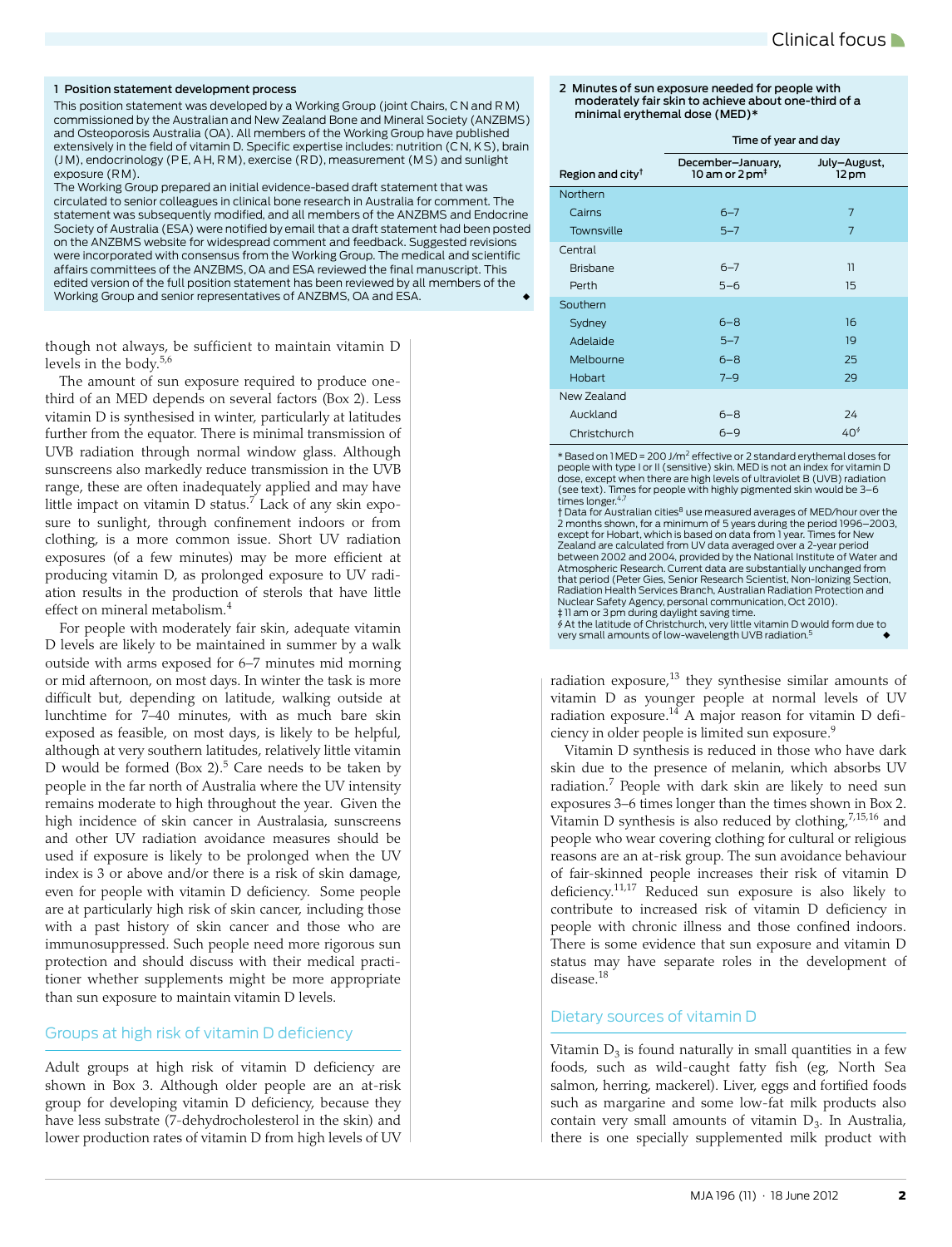- <span id="page-2-0"></span>3 Adult groups at high risk of vitamin D deficiency
- Older or disabled people in low-level and high-level residential care,<sup>9</sup> particularly:
	- housebound, community-dwelling geriatric patients admitted to hospital
- $\bullet$  Dark-skinned people<sup>7</sup> of either sex, particularly:
	- $\triangleright$  migrants
	- $\triangleright$  if modest dress is worn<sup>[7](#page-5-5)</sup>
- People with a disability or chronic disease (eg, multiple sclerosis)<sup>[10](#page-5-14)</sup>
- Fair-skinned people and those at risk of skin cancer who avoid sun exposure<sup>11</sup>
- $\bullet$  Obese people<sup>12</sup>
- People working in an enclosed environment, such as office workers, factory or warehouse workers, taxi drivers, nightshift workers

 $200$  IU ( $5 \mu$ g) of vitamin D per  $250$  mL serve, and some mushrooms that have been exposed to UV radiation provide 800 IU (20  $\mu$ g) of vitamin D<sub>2</sub> per 100 g.<sup>[4](#page-5-3)</sup> However, for most people, dietary vitamin D intake is limited.

Although accurate, comprehensive data on the vitamin D content of foods in Australasia are not available, vitamin D intake from dietary sources is likely to be insufficient to meet requirements, as the average estimated daily dietary intake for adults is only between 80 and 120 IU  $(2-3 \mu g).$ <sup>[19](#page-5-16)</sup> This is considerably lower than in other countries (eg, Canada and the United States, where average intake ranges between  $120$  and  $240$  IU  $[3-6 \,\mu g]$  per day) where more extensive vitamin D fortification of the food supply is mandated or permitted.<sup>[20](#page-5-17)</sup> It is acknowledged that the current (2006) guidelines for recommended dietary intakes (ie, adequate intakes) of vitamin D in Australia and New Zealand $^{21}$  are out of date. The recently revised recommended daily allowances (RDAs) for vitamin D in the US are  $600$  IU (15  $\mu$ g) for people aged 1–70 years and 800 IU  $(20 \,\mu g)$  for those aged  $\geq 71$  years, with an upper limit (that includes a generous safety factor) of  $4000$  IU ( $100 \mu$ g).<sup>[22](#page-5-19)</sup>

# Effect of vitamin D on mineral metabolism, bone health and muscle function

The most clearly established effects of vitamin D are to maintain calcium and phosphate homeostasis, and to optimise bone health and muscle function.[23-](#page-5-20)[25](#page-5-21) The hormonal form,  $1,25-(OH)_{2}D$ , increases active intestinal calcium (and phosphate) absorption, which helps offset obligatory calcium losses from the kidneys, gut and skin. Calcium concentrations in blood are maintained within narrow limits, so if inadequate calcium is absorbed from dietary sources, bone resorption increases under the influence of PTH, to maintain circulating calcium levels. Severe vitamin D deficiency causes impaired bone mineralisation, resulting in rickets in children and osteomalacia in adults. There is Level II evidence that optimal mineral metabolism, bone density and muscle function is achieved at serum 25-OHD concentrations of 50–60 nmol/L, $^{23-26}$  $^{23-26}$  $^{23-26}$  with no consistent evidence that higher levels are beneficial. Although most of these studies have been in older people, there is some evidence of improvement in bone mineral content from vitamin D supplementation in children and

adolescents aged between 1 month and 20 years with low vitamin D levels  $(<$  35 nmol/L).<sup>[27](#page-5-23)</sup> Further, a recent histomorphometric study of 675 German adults showed increased osteoid (unmineralised bone matrix) in some people with 25-OHD concentrations < 75 nmol/L, suggesting that this may be an appropriate cut-off for optimal bone health.<sup>[28](#page-5-24)</sup>

Vitamin D deficiency is an independent predictor of falls in older people, and circulating 25-OHD levels < 60– 75 nmol/L have been associated with lower-extremity muscle weakness and impaired balance, and accelerated losses in muscle mass, strength and physical function.<sup>[25,](#page-5-21)[29](#page-5-25)</sup> A recent meta-analysis indicated that a minimum serum 25-OHD level of 60 nmol/L is required to effectively reduce the rate of falls, $30$  although this analysis has been disputed.[22](#page-5-19) Most Level I evidence indicates that vitamin D (at daily doses of  $> 800$  IU [20  $\mu$ g]) needs to be combined with adequate calcium (> 1000 mg per day), rather than vitamin D alone, to reduce the risk of falls and fractures; although there may be benefits with single therapies. $30-34$  Therefore, older people would be recommended to consume adequate (1000–1300 mg per day) but not excessive dietary intakes of calcium, together with maintaining adequate vitamin D status (within the 25-OHD range 50–60 nmol/L, allowing for seasonal variation), to reduce risk of falls and fracture. This recommendation is consistent with the recent review conducted by the US Institute of Medicine that recommends a minimum serum level of 50 nmol/L, which can be achieved by meeting the RDA for vitamin D[.22](#page-5-19),[35](#page-5-28)

# Relationship of serum 25-OHD levels to disease

A wide range of diseases have been associated with low levels of circulating serum  $25$ -OHD, $4,13$  $4,13$  including autoim-mune diseases, [36](#page-5-29),[37](#page-5-30) cardiovascular and metabolic diseases,  $4,38-40$  $4,38-40$  $4,38-40$  $4,38-40$  some cancers,  $41,42$  $41,42$  microbial and respiratory diseases,<sup>[4](#page-5-3),[43-](#page-5-35)45</sup> and some neurological and mental health  $conditions^{46-48}$  including schizophrenia, $^{49}$  as well as all-cause and cardiovascular mortality<sup>[50,](#page-5-40)51</sup> [\(Box 4](#page-3-0)). Most of these studies were observational and did not adjust for important confounders. While there are studies in animal models that support the epidemiological evidence, and plausible mechanisms to explain the effects of vitamin D, there are very few randomised controlled trials (RCTs), most of which have marked limitations, on which to base recommendations[.39](#page-5-42)[,41,](#page-5-33)[44](#page-5-43) Accordingly, proposals that recommend serum 25-OHD levels of 75–80 nmol/L or higher<sup>56</sup> are not supported by a significant amount of data from RCTs.<sup>[22](#page-5-19)</sup>

Other epidemiological studies have recently provided Level III evidence of U-shaped exposure–risk relationships between serum 25-OHD levels and disease outcomes (ie, increased risk at both low [< 30 nmol/L] and high [> 75 or  $>$  125 nmol/L] concentrations) for mortality,<sup>[57,](#page-6-2)58</sup> schizophrenia, $49$  prostate cancer, $59$  and frailty in women.<sup>60</sup> These U-shaped curves may in part reflect a mixture of common genetic variants, <sup>61</sup> but further RCTs are needed.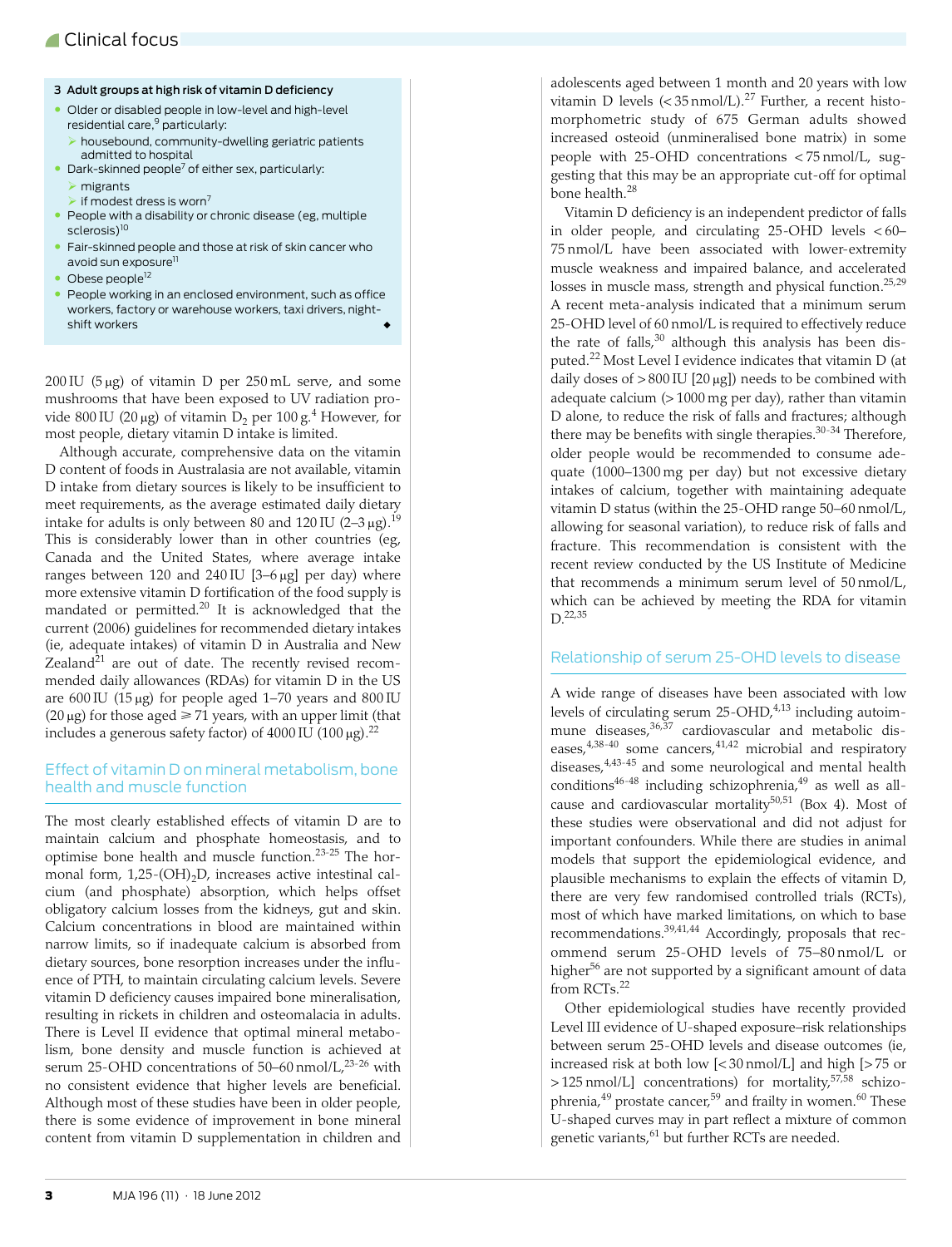<span id="page-3-0"></span>4 Key evidence that low serum 25-hydroxyvitamin D levels are associated with disease\*

#### Level I

- Vitamin D plus calcium supplementation reduces risk of falls<sup>30,52</sup> and fractures<sup>22[,31-](#page-5-44)[34](#page-5-27)</sup>
- $\bullet$  All-cause mortality $^{51}$  $^{51}$  $^{51}$

#### Level II

• Insulin resistanc[e39,](#page-5-42)[40](#page-5-32)

### Level III

- Cancer<sup>41</sup> (Level III-1)
- Influenza type  $A^{44}$  (Level III-1)
- Autoimmune disorders,  $37$  rheumatoid arthritis,  $53$  type 1 diabetes, $36$  multiple sclerosis, $10$  cardiovascular disease,  $38,54$  $38,54$ schizophrenia,<sup>49</sup> cognitive decline,<sup>[46](#page-5-37)</sup> depression,<sup>48</sup> active tuberculosis, <sup>[43](#page-5-35)</sup> increased susceptibility to infection, <sup>[45](#page-5-36)</sup> cancer (colon, breast), $42$  neurological conditions $47$  (Level III-2)

\* Based on National Health and Medical Research Council levels of evidence.[55](#page-6-15)

# Other factors affecting vitamin D status

Vitamin D enters adipose tissue and may not be readily released, unless there is fat breakdown, so obesity results in lower vitamin D levels after receipt of oral or cutaneously synthesised vitamin D[.12](#page-5-15) Physical activity is a predictor of vitamin D status,  $62$  which could be due to alteration in the storage and mobilisation of vitamin  $D$  in fat<sup>63</sup> or to greater exposure to sunlight when exercising. Polymorphisms in the genes for vitamin D-binding protein, 7 dehydrocholesterol reductase (which affects the amount of substrate 7-dehydrocholesterol in skin) and 25-hydroxylase may contribute as much to variation in 25-OHD levels as the summer–winter difference. $61,64$  $61,64$  $61,64$  The half-life of 25-OHD is long and, for reasons that are not entirely known, varies between 15 and 50 days.<sup>65</sup> Some medications, such as cytochrome P450 enzyme inducers, including some anticonvulsants, accelerate degradation of vitamin D com-pounds.<sup>[66](#page-6-11)</sup>

One important factor is calcium intake, with low intakes of calcium or high levels of PTH (either primary or secondary) linked to accelerated degradation of 25-OHD and a shorter half-life.<sup>67</sup> In contrast, increased dietary calcium intake leads to higher 25-OHD concentrations.[68](#page-6-17),[69](#page-6-18) Low calcium absorption may be the reason why people with malabsorption, or who undergo gastrectomy or related procedures,[69](#page-6-18) have reduced 25-OHD levels, as there is no evidence for clinically significant enterohepatic circulation of vitamin D compounds.[70](#page-6-19)

# **Toxicity**

The main concerns with excessive vitamin D levels are hypercalciuria and hypercalcaemia. Vitamin D toxicity can be caused by excess oral intake through supplementation, but not by prolonged exposure of the skin to sunlight, which produces 25-OHD values in the range 150–  $200$  nmol/L.<sup>[4](#page-5-3)[,5,](#page-5-4)[71](#page-6-20)</sup> Hypercalcaemia is not seen until serum 25-OHD levels reach 220 nmol/L and is generally not reported until levels reach 500 nmol/L.<sup>[71](#page-6-20)</sup> There is no evidence of toxicity, based on blood calcium concentrations, at vitamin D doses up to 5000 IU per day or 50 000 IU per month[.72](#page-6-21)[-74](#page-6-22)

However, adverse effects can probably no longer be defined solely by hypercalcaemia, as a large RCT in older Australian women found that a single annual dose of 500 000 IU vitamin  $D_3$  for 3–5 years resulted in a 15% increase in falls and 26% increase in fractures.[75](#page-6-23) The increased risk of falls was pronounced in the first 3 months after taking the dose, and fracture risk also tended to be higher during this 3-month post-dose period, when serum 25-OHD levels would have been highest. Annual megadose vitamin D is thus not recommended, although a 5 year community study providing  $100\,000\,$  IU (2500  $\mu$ g) of oral vitamin  $D_3$  every 4 months to older people did show benefits for fracture reduction.<sup>76</sup> Furthermore, intramuscular administration of vitamin D (100 000 or 150 000 IU) may be appropriate in patients with malabsorption, although intramuscular preparations are not readily available in Australia. Administration of vitamin D is contraindicated in most cases of hypercalciuria or hypercalcaemia. Vitamin D treatment is not contraindicated in patients with primary hyperparathyroidism and vitamin D deficiency.<sup>77</sup> Cod liver oil, which can be used for vitamin D supplementation, also contains vitamin A, which can be toxic at high doses.

# Serum 25-OHD status and target values

Based on our review of the available evidence, vitamin D status can be defined according to the following levels of serum 25-OHD:

• Vitamin D adequacy:  $\geq 50$  nmol/L at the end of winter (level may need to be 10–20 nmol/L higher at the end of summer, to allow for seasonal decrease).

- Mild vitamin D deficiency: 30–49 nmol/L
- Moderate vitamin deficiency: 12.5–29 nmol/L
- Severe vitamin D deficiency: < 12.5 nmol/L

On the basis of the evidence discussed above, a target level for vitamin D adequacy for mineral homeostasis, bone health and muscle function would seem to be > 50 or 60 nmol/L, $^{22,24}$  $^{22,24}$  $^{22,24}$  although optimal values, even for bone and muscle health, are not clear. Ideally, the target value should allow for a decrease in vitamin D levels during winter.<sup>[17](#page-5-12)</sup> An international consensus statement recently agreed on a 25-OHD serum concentration range between 50 and 62.5 nmol/L (20–25 ng/mL) to prevent adverse muscu-loskeletal outcomes, including falls and fractures.<sup>[78](#page-6-26)</sup> The target serum level for prevention of other diseases is not clear but may be higher, in the range of 75–80 nmol/L (30– 32 ng/mL). However, there is currently limited high-level evidence to support these higher 25-OHD serum levels.<sup>56</sup>

Clinicians, researchers and policymakers should be aware of the imprecision of current 25-OHD testing, and exercise caution when interpreting results in clinical practice. Although the performance of radioimmunoassay and enzyme-linked assays is acceptable, the bias and imprecision of many automated methods may be problematic at the lower, clinically and analytically important range (< 50 nmol/ L) of the assay. While adoption and alignment of assays to the National Institute of Standards and Technology reference material should reduce bias,<sup>79</sup> imprecision will remain problematic. Consequently, some laboratories are using more exacting methods of analysis, such as liquid chromatography–tandem mass spectrometry[.79](#page-6-27) All Australian and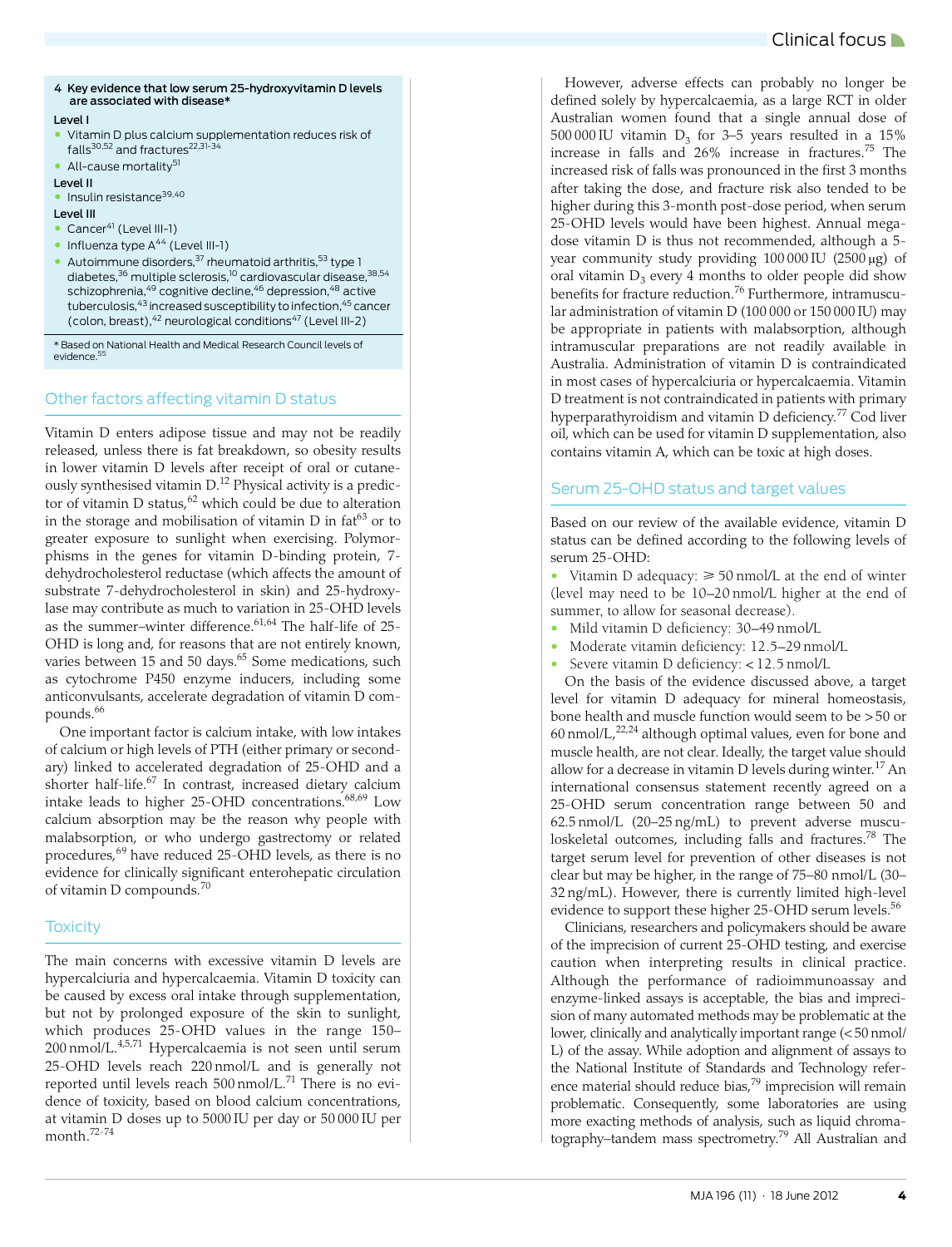New Zealand laboratories offering 25-OHD testing are required to be enrolled in external proficiency programs (such as the Vitamin D External Quality Assessment Scheme [DEQAS]), which allow each laboratory to monitor its performance compared with its peers.

# Supplemental vitamin D doses required to achieve targets

Some studies have shown that with supplemental vitamin  $D_3$ , 25-OHD levels reach a plateau at about 8 weeks, after rising by, on average, about 0.7 nmol/L for each 40 IU (1  $\mu$ g) per day of supplemental vitamin  $D_3$  (ie, an increase of about 17 nmol/L for each 1000 IU [25  $\mu$ g] per day).<sup>[73,](#page-6-28)[80](#page-6-29)</sup> However, at any given dose there is considerable individual variation in the plateau level achieved. Although the increment is negatively correlated to the baseline 25-OHD concentration, it is not significantly affected by race, sex or age.<sup>[80](#page-6-29),[81](#page-6-30)</sup> Obesity, however, is associated with lower levels of 25-OHD and a reduced dose response to oral vitamin D or UV radiation.<sup>[7](#page-5-5),12</sup> As it may take up to 2–5 months for serum levels of 25-OHD to plateau, $\frac{\dot{\delta}^{0.82}}{2}$  retesting should not take place before 3 months.

There appears to be little difference in 25-OHD values whether the total amount of vitamin D is given as a daily, weekly or monthly dose, with no clear indication that one dosing schedule is more effective than another. Intermittent dosing may be more convenient in some settings, such as nursing homes,<sup>83</sup> and may also achieve better long-term compliance.<sup>[73](#page-6-28)</sup> There is conflicting evidence about whether vitamin  $D_3$  is more effective than vitamin  $D_2$  in raising 25-OHD levels,  $84,85$  $84,85$  but virtually all oral vitamin D supplements available in Australia and New Zealand are vitamin  $D_3$ . There are currently no generally available, Therapeutic Goods Administration-approved parenteral preparations of vitamin D, although these might be helpful where ability to swallow, malabsorption or compliance are problems.

Recommendations for assessment and management of vitamin D deficiency are shown in [Box 5](#page-4-0). To treat moderate to severe deficiency, it would be reasonable to use 3000–5000 IU (75–125  $\mu$ g) of vitamin D per day for at least 6–12 weeks, although there are no long-term safety data for these doses. This will usually return serum 25- OHD levels to the target range, although smaller daily doses of 2000 IU might be expected to increase 25-OHD levels by 34 nmol/L, as noted earlier. As there is such an individual variation of response to vitamin D supplementation, 25-OHD levels should be checked after 3 months. If adequate levels are not achieved, consideration should be given to possible underlying gastrointestinal disorders, such as coeliac disease. Most patients whose 25- OHD levels have normalised will need ongoing treatment at a maintenance dose of around 1000–2000 IU (25–  $50 \mu g$ ) per day or equivalent.

For adults in disadvantaged communities at high risk of vitamin D deficiency, such as dark-skinned migrants from low socioeconomic backgrounds, a strong case could be made to routinely provide vitamin D supplements, at the same dose used to treat moderate to severe deficiency, as early as possible, without initially measur<span id="page-4-0"></span>5 Recommendations for assessment and management of vitamin D deficiency states

# High-risk groups

- Screening blood test for 25-hydroxyvitamin D (25-OHD) level performed by a reputable laboratory participating in the Vitamin D External Quality Assessment Scheme (DEQAS) proficiency program, followed by appropriate vitamin supplementation
- Supplementation without initial screening may be appropriate in some high-risk groups (eg, dark-skinned migrants, people in residential care establishments)

#### Minimum sun exposure to prevent deficiency

• For moderately fair-skinned people, a walk with arms exposed for 6–7 minutes mid morning or mid afternoon in summer, and with as much bare skin exposed as feasible for 7–40 minutes (depending on latitude) at noon in winter, on most days, is likely to be helpful in maintaining adequate vitamin D levels in the body

#### Vitamin D intake required from dietary sources and supplementation to prevent deficiency

- At least 600 IU (15µg) per day for those aged  $\leq 70$  years, and 800 IU (20  $\mu$ g) per day for those aged > 70 years<sup>22</sup>
- Those in high-risk groups or with substantial sun avoidance may require higher doses
- Vitamin D supplementation of 1000 IU (25  $\mu$ g) per day, combined with adequate calcium intake, is required to reduce fracture risk in older people

### Vitamin D supplementation required to treat moderate to severe deficiency

- 3000-5000 IU (75-125  $\mu$ g) per day for at least 6-12 weeks, with a check on 25-OHD concentrations for most people after 3 months, followed by ongoing treatment with a lower dose of around 1000-2000 IU per day (eg,  $3-5 \times 1000$  IU vitamin  $D_3$  capsules per day or 0.6–1 mL of 5000 IU/mL liquid vitamin  $D_3$  for 6–12 weeks, followed by 1 capsule of 1000 IU or 0.2 mL of 5000 IU/mL liquid per day) and adequate calcium intake
- An alternative is 50 000 IU vitamin  $D_3$  (eg, Calciferol Strong, API Consumer Brands, New Zealand only), 1 tablet, once per month for  $3-6$  months<sup>[74](#page-6-22)\*</sup>
- Most patients will need ongoing treatment with a lower dose (eg, 1000 IU per day or equivalent)

\* Monthly dosing is similarly effective and apparently safe but takes 3–5 months for plateau 25-OHD levels to be reached.

ing serum 25-OHD levels. As low calcium intake and associated hyperparathyroidism increase the degradation of vitamin D compounds,  $67,69,84$  $67,69,84$  $67,69,84$  $67,69,84$  a daily intake of 1000–1300 mg of calcium, preferably from calcium-rich foods, should be encouraged.

According to the best evidence currently available, adequate serum 25-OHD levels of  $\geqslant 50$  nmol/L at the end of winter (10–20 nmol/L higher at the end of summer to allow for a seasonal decrease), along with recommended dietary calcium intakes and weight-bearing or muscle strengthening exercise, are required for optimal bone and muscle function, at least in older age groups. Although it is likely that serum 25-OHD levels that are somewhat higher than those required for musculoskeletal health play a small role in prevention of some disease states, there is evidence emerging of potential adverse effects of higher serum 25-OHD levels under some circumstances. RCTs to test these hypotheses need to be undertaken before higher targets can be recommended with confidence.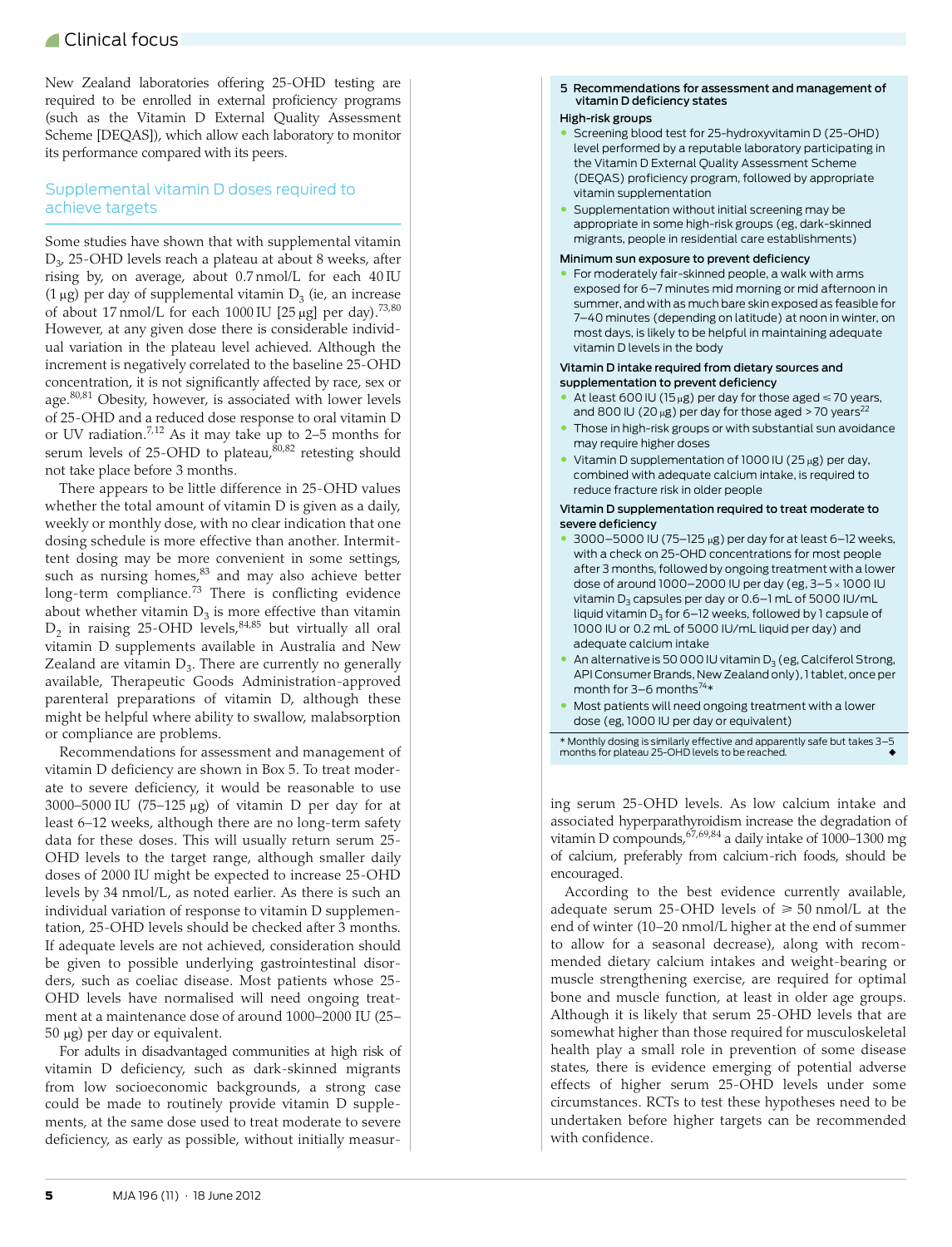Acknowledgements: We thank Dr Paul Glendenning and Professor Howard Morris for advice regarding most commonly used 25-OHD assays and quality control issues in Australia, Dr Michael Ackland, Department of Health, Victoria, for advice regarding public health issues, and Associate Professor Craig Munns, Associate Professor Glyn Teale, Dr Georgia Paxton, Professor Philip Sambrook and Professor Ian Reid for reviewing the final manuscript.

Competing interests: Rebecca Mason has received remuneration from Key Pharmaceuticals, Servier and the Australian Mushroom Growers' Association, and funding from Nestle. Caryl Nowson has received remuneration from Meat & Livestock Australia. Peter Ebeling's department has received research funds from Sanofi-Aventis, and speaker fees from Merck and Sanofi-Aventis. Peter Ebeling and Kerrie Sander's department has also received research funding from Merck. These payments are unrelated to the submitted work.

Provenance: Not commissioned; externally peer reviewed.

- <span id="page-5-0"></span>**1** Daly RM, Gagnon C, Lu ZX, et al. Prevalence of vitamin D deficiency and its determinants in Australian adults aged 25 years and older: a national, population-based study. *Clin Endocrinol (Oxf)* 2011; Dec 15 [Epub ahead of print]. doi: 10.1111/j.1365-2265.2011.04320.x.
- <span id="page-5-1"></span>**2** Diamond TH, Eisman JA, Mason RS, et al. Vitamin D and adult bone health in Australia and New Zealand: a position statement. *Med J Aust* 2005; 182: 281- 285.
- <span id="page-5-2"></span>**3** Deluca HF, Prahl JM, Plum LA. 1,25-Dihydroxyvitamin D is not responsible for toxicity caused by vitamin D or 25-hydroxyvitamin D. *Arch Biochem Biophys*  2011; 505: 226-230.
- <span id="page-5-3"></span>**4** Holick MF. Vitamin D deficiency. *N Engl J Med* 2007; 357: 266-281.
- <span id="page-5-4"></span>**5** Webb AR, Engelsen O. Calculated ultraviolet exposure levels for a healthy vitamin D status. *Photochem Photobiol* 2006; 82: 1697-1703.
- **6** Rhodes LE, Webb AR, Fraser HI, et al. Recommended summer sunlight exposure levels can produce sufficient ( $\geqslant$  20 ng ml<sup>-1</sup>) but not the proposed optimal ≥ 32 ng ml<sup>-1</sup>) 25(OH)D levels at UK latitudes. *J Invest Dermatol* 2010; 130: 1411-1418.
- <span id="page-5-5"></span>**7** Springbett P, Buglass S, Young AR. Photoprotection and vitamin D status. *J Photochem Photobiol B* 2010; 101: 160-168.
- **8** Gies P, Roy C, Javorniczky J, et al. Global Solar UV Index: Australian measurements, forecasts and comparison with the UK. *Photochem Photobiol* 2004; 79: 32-39.
- <span id="page-5-8"></span>**9** Durvasula S, Kok C, Sambrook PN, et al. Sunlight and health: attitudes of older people living in intermediate care facilities in southern Australia. *Arch Gerontol Geriatr* 2010; 51: e94-e99.
- <span id="page-5-14"></span>**10** van der Mei IA, Ponsonby AL, Dwyer T, et al. Vitamin D levels in people with multiple sclerosis and community controls in Tasmania, Australia. *J Neurol* 2007; 254: 581-590.
- <span id="page-5-11"></span>**11** Glass D, Lens M, Swaminathan R, et al. Pigmentation and vitamin D metabolism in Caucasians: low vitamin D serum levels in fair skin types in the UK. *PLoS One* 2009; 4: e6477.
- <span id="page-5-15"></span>**12** Wortsman J, Matsuoka LY, Chen TC, et al. Decreased bioavailability of vitamin D in obesity. *Am J Clin Nutr* 2000; 72: 690-693.
- <span id="page-5-6"></span>**13** Holick MF. Vitamin D: the underappreciated D-lightful hormone that is important for skeletal and cellular health. *Curr Opin Endocrinol Diabetes Obesity* 2002; 9: 87-98.
- <span id="page-5-7"></span>**14** Davie M, Lawson DE. Assessment of plasma 25-hydroxyvitamin D response to ultraviolet irradiation over a controlled area in young and elderly subjects. *Clin Sci (Lond)* 1980; 58: 235-242.
- <span id="page-5-9"></span>**15** Grover SR, Morley R. Vitamin D deficiency in veiled or dark-skinned pregnant women. *Med J Aust* 2001; 175: 251-252.
- <span id="page-5-10"></span>**16** Kimlin M, Harrison S, Nowak M, et al. Does a high UV environment ensure adequate vitamin D status? *J Photochem Photobiol B* 2007; 89: 139-147.
- <span id="page-5-12"></span>**17** van der Mei IA, Ponsonby AL, Engelsen O, et al. The high prevalence of vitamin D insufficiency across Australian populations is only partly explained by season and latitude. *Environ Health Perspect* 2007; 115: 1132-1139.
- <span id="page-5-13"></span>**18** Lucas RM, Ponsonby AL, Dear K, et al. Sun exposure and vitamin D are independent risk factors for CNS demyelination. *Neurology* 2011; 76: 540-548.
- <span id="page-5-16"></span>**19** Nowson CA, Margerison C. Vitamin D intake and vitamin D status of Australians. *Med J Aust* 2002; 177: 149-152.
- <span id="page-5-17"></span>**20** Whiting SJ, Langlois KA, Vatanparast H, Greene-Finestone LS. The vitamin D status of Canadians relative to the 2011 Dietary Reference Intakes: an examination in children and adults with and without supplement use. *Am J Clin Nutr* 2011; 94: 128-135.
- <span id="page-5-18"></span>**21** National Health and Medical Research Council; New Zealand Ministry of Health. Nutrient reference values for Australia and New Zealand including recommended dietary intakes. Canberra: Commonwealth of Australia, 2006. http://www.nhmrc.gov.au/\_files\_nhmrc/publications/attachments/ n35.pdf?q=publications/synopses/\_files/n35.pdf (accessed Nov 2011).
- <span id="page-5-19"></span>**22** [Institute of Medicine \(US\). Dietary reference intakes for calcium and vitamin D.](http://www.iom.edu/Reports/2010/Dietary-Reference-Intakes-for-Calcium-and-Vitamin-D.aspx)  Washington, DC: The National Acadamies Press, 2010. http://www.iom.edu/ Reports/2010/Dietary-Reference-Intakes-for-Calcium-and-Vitamin-D.aspx (accessed Mar 2012).
- <span id="page-5-20"></span>**23** Malabanan A, Veronikis IE, Holick MF. Redefining vitamin D insufficiency. *Lancet* 1998; 351: 805-806.
- <span id="page-5-46"></span>**24** Lips P, Bouillon R, van Schoor NM, et al. Reducing fracture risk with calcium and vitamin D. *Clin Endocrinol (Oxf)* 2010; 73: 277-285.
- <span id="page-5-21"></span>**25** Bischoff-Ferrari HA, Dietrich T, Orav EJ, et al. Higher 25-hydroxyvitamin D concentrations are associated with better lower-extremity function in both active and inactive persons aged > or =60 y. *Am J Clin Nutr* 2004; 80: 752-758.
- <span id="page-5-22"></span>**26** Wicherts IS, van Schoor NM, Boeke AJ, et al. Vitamin D status predicts physical performance and its decline in older persons. *J Clin Endocrinol Metab* 2007; 92: 2058-2065.
- <span id="page-5-23"></span>**27** Winzenberg T, Powell S, Shaw KA, Jones G. Effects of vitamin D supplementation on bone density in healthy children: systematic review and meta-analysis. *BMJ* 2011; 342: c7254.
- <span id="page-5-24"></span>**28** Priemel M, von Domarus C, Klatte TO, et al. Bone mineralization defects and vitamin D deficiency: histomorphometric analysis of iliac crest bone biopsies and circulating 25-hydroxyvitamin D in 675 patients. *J Bone Miner Res* 2010; 25: 305-312.
- <span id="page-5-25"></span>**29** Visser M, Deeg DJ, Lips P; Longitudinal Aging Study Amsterdam. Low vitamin D and high parathyroid hormone levels as determinants of loss of muscle strength and muscle mass (sarcopenia): the Longitudinal Aging Study Amsterdam. *J Clin Endocrinol Metab* 2003; 88: 5766-5772.
- <span id="page-5-26"></span>**30** Bischoff-Ferrari HA, Dawson-Hughes B, Staehelin HB, et al. Fall prevention with supplemental and active forms of vitamin D: a meta-analysis of randomised controlled trials. *BMJ* 2009; 339: b3692.
- <span id="page-5-44"></span>**31** Tang BM, Eslick GD, Nowson C, et al. Use of calcium or calcium in combination with vitamin D supplementation to prevent fractures and bone loss in people aged 50 years and older: a meta-analysis. *Lancet* 2007; 370: 657-666.
- **32** Boonen S, Lips P, Bouillon R, et al. Need for additional calcium to reduce the risk of hip fracture with vitamin d supplementation: evidence from a comparative metaanalysis of randomized controlled trials. *J Clin Endocrinol Metab* 2007; 92: 1415-1423.
- **33** DIPART (Vitamin D Individual Patient Analysis of Randomized Trials) Group. Patient level pooled analysis of 68 500 patients from seven major vitamin D fracture trials in US and Europe. *BMJ* 2010; 340: b5463.
- <span id="page-5-27"></span>**34** Avenell A, Gillespie WJ, Gillespie LD, O'Connell D. Vitamin D and vitamin D analogues for preventing fractures associated with involutional and postmenopausal osteoporosis. *Cochrane Database Syst Rev* 2009; (2): CD000227.
- <span id="page-5-28"></span>**35** Ross AC, Manson JE, Abrams SA, et al. The 2011 report on dietary reference intakes for calcium and vitamin D from the Institute of Medicine: what clinicians need to know. *J Clin Endocrinol Metab* 2011; 96: 53-58.
- <span id="page-5-29"></span>**36** Hyppönen E, Läärä E, Reunanen A, et al. Intake of vitamin D and risk of type 1 diabetes: a birth-cohort study. *Lancet* 2001; 358: 1500-1503.
- <span id="page-5-30"></span>**37** Souberbielle JC, Body JJ, Lappe JM, et al. Vitamin D and musculoskeletal health, cardiovascular disease, autoimmunity and cancer: Recommendations for clinical practice. *Autoimmun Rev* 2010; 9: 709-715.
- <span id="page-5-31"></span>**38** Wang TJ, Pencina MJ, Booth SL, et al. Vitamin D deficiency and risk of cardiovascular disease. *Circulation* 2008; 117: 503-511.
- <span id="page-5-42"></span>**39** von Hurst PR, Stonehouse W, Coad J. Vitamin D supplementation reduces insulin resistance in South Asian women living in New Zealand who are insulin resistant and vitamin D deficient - a randomised, placebo-controlled trial. *Br J Nutr* 2010; 103: 549-555.
- <span id="page-5-32"></span>**40** Pittas AG, Lau J, Hu FB, Dawson-Hughes B. The role of vitamin D and calcium in type 2 diabetes. A systematic review and meta-analysis. *J Clin Endocrinol Metab* 2007; 92: 2017-2029.
- <span id="page-5-33"></span>**41** Lappe JM, Travers-Gustafson D, Davies KM, et al. Vitamin D and calcium supplementation reduces cancer risk: results of a randomized trial. *Am J Clin Nutr* 2007; 85: 1586-1591.
- <span id="page-5-34"></span>**42** Gandini S, Boniol M, Haukka J, et al. Meta-analysis of observational studies of serum 25-hydroxyvitamin D levels and colorectal, breast and prostate cancer and colorectal adenoma. *Int J Cancer* 2011; 128: 1414-1424.
- <span id="page-5-35"></span>**43** Nnoaham KE, Clarke A. Low serum vitamin D levels and tuberculosis: a systematic review and meta-analysis. *Int J Epidemiol* 2008; 37: 113-119.
- <span id="page-5-43"></span>**44** Urashima M, Segawa T, Okazaki M, et al. Randomized trial of vitamin D supplementation to prevent seasonal influenza A in schoolchildren. *Am J Clin Nutr* 2010; 91: 1255-1260.
- <span id="page-5-36"></span>**45** Yamshchikov AV, Desai NS, Blumberg HM, et al. Vitamin D for treatment and prevention of infectious diseases: a systematic review of randomized controlled trials. *Endocr Pract* 2009; 15: 438-449.
- <span id="page-5-37"></span>**46** Buell JS, Scott TM, Dawson-Hughes B, et al. Vitamin D is associated with cognitive function in elders receiving home health services. *J Gerontol A Biol Sci Med Sci* 2009; 64: 888-895.
- <span id="page-5-45"></span>**47** Knekt P, Kilkkinen A, Rissanen H, et al. Serum vitamin D and the risk of Parkinson disease. *Arch Neurol* 2010; 67: 808-811.
- <span id="page-5-38"></span>**48** Milaneschi Y, Shardell M, Corsi AM, et al. Serum 25-hydroxyvitamin D and depressive symptoms in older women and men. *J Clin Endocrinol Metab* 2010; 95: 3225-3233.
- <span id="page-5-39"></span>**49** McGrath JJ, Eyles DW, Pedersen CB, et al. Neonatal vitamin D status and risk of schizophrenia: a population-based case-control study. *Arch Gen Psychiatry* 2010; 67: 889-894.
- <span id="page-5-40"></span>**50** Melamed ML, Michos ED, Post W, Astor B. 25-hydroxyvitamin D levels and the risk of mortality in the general population. *Arch Intern Med* 2008; 168: 1629- 1637.
- <span id="page-5-41"></span>**51** Autier P, Gandini S. Vitamin D supplementation and total mortality: a metaanalysis of randomized controlled trials. *Arch Intern Med* 2007; 167: 1730-1737.